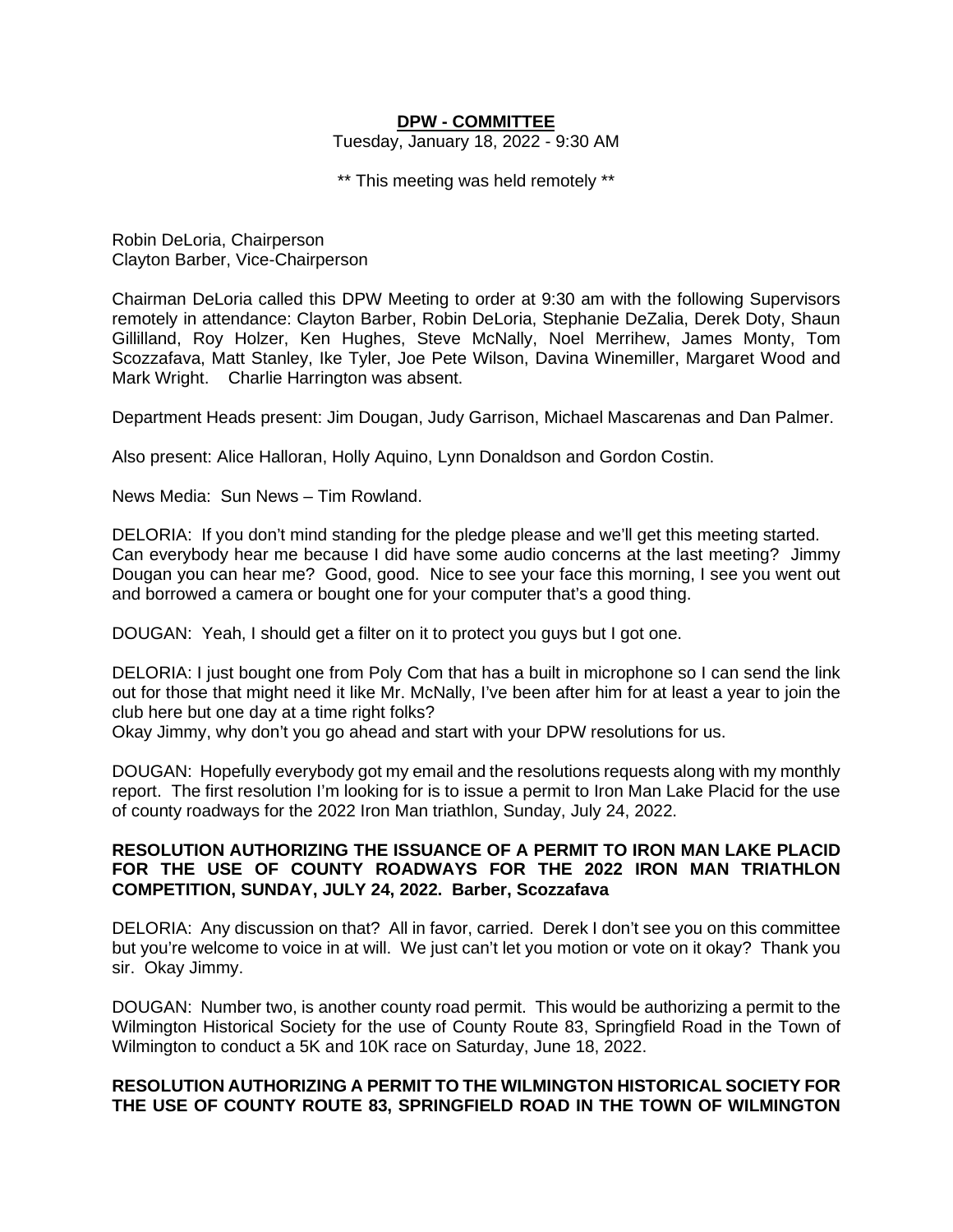# **TO CONDUCT A 5K AND 10K RACE ON SATURDAY, JUNE 18, 2022. Holzer, DeZalia**

DELORIA: Any questions, discussion on that? All in favor, aye and moved.

DOUGAN: The next three are all regarding Federal –aid funded projects. There are two different projects but the first one is the Water Street over the Branch Bridge Replacement project right here in Elizabethtown. This is supplemental agreement number three so it adds additional funding to the project to get us through the construction phase. So, we have to very strictly follow the wording from New York DOT for any of our new supervisors. So, it's a resolution authorizing the implementation and funding in the first instance 100% of the Federal Aid and State "marchiselli" program-aid eligible costs, of a transportation Federal-aid project and appropriating funds therefore. So it would also further authorize the DPW Superintendent, County Manager or County Chair to execute this supplemental agreement and authorize the necessary budget amendment for revenue and expenditure.

**RESOLUTION AUTHORIZING THE IMPLEMENTATION AND FUNDING IN THE FIRST INSTANCE 100% OF THE FEDERAL AID AND STATE "MARCHISELLI" PROGRAM-AID ELIGIBLE COSTS, OF A TRANSPORTATION FEDERAL-AID PROJECT AND APPROPRIATING FUNDS THEREFORE – WATER STREET OVER THE BRANCH BRIDGE REPLACEMENT PROJECT IN THE TOWN OF ELIZABETHTOWN. DeZalia, Holzer**

DELORIA: Any discussion on this? Any questions for Jim? Okay being none, approved. Go ahead Jimmy.

DOUGAN: The next one is going to be the newest Federally funded project. This one is in Ticonderoga, this is Alexandra Avenue over the outlet of Lake George. This is going to set us up with our master agreement with DOT. The process again, for anybody who hasn't been through it, it's usually a three-phase process. Where at first DOT issues you a master agreement for funding for the design phase only then they come back with a supplemental agreement that pays for any right away and then the last, supplemental agreement unless additional ones need to be done is usually for construction phase services. So this is a master agreement for Alexandria Ave., at this time it is a total of \$352,693, 80% of that is paid by Federal funds right now the rest of it comes through the county but after I receive a full executed master agreement with the State, I will then request State funding it's just how the process goes. So, again, very strict wording resolution authorizing the implementation and funding in the first instance 100% of the Federal Aid and State "marchiselli" program-aid eligible costs, of a transportation Federal-aid project and appropriating funds therefore.

**RESOLUTION AUTHORIZING THE IMPLEMENTATION AND FUNDING IN THE FIRST INSTANCE 100% OF THE FEDERAL AID AND STATE "MARCHISELLI" PROGRAM-AID ELIGIBLE COSTS, OF A TRANSPORTATION FEDERAL-AID PROJECT AND APPROPRIATING FUNDS THEREFORE – ALEXANDRIA AVENUE OVER LAKE GEORGE OUTLET IN THE TOWN OF TICONDEROGA. Wright, Scozzafava**

DELORIA: Okay, Mr. Wright you are on committee here would you like to move that for us? Thank you sir. All in favor, okay so moved.

DOUGAN: And the next one is for that same project, and so now we will be requesting a resolution to move to contract with the design firm. We have to utilize design firms for these Federal-aid funded projects, New York State DOT's LDSA list, local design services agreement. The State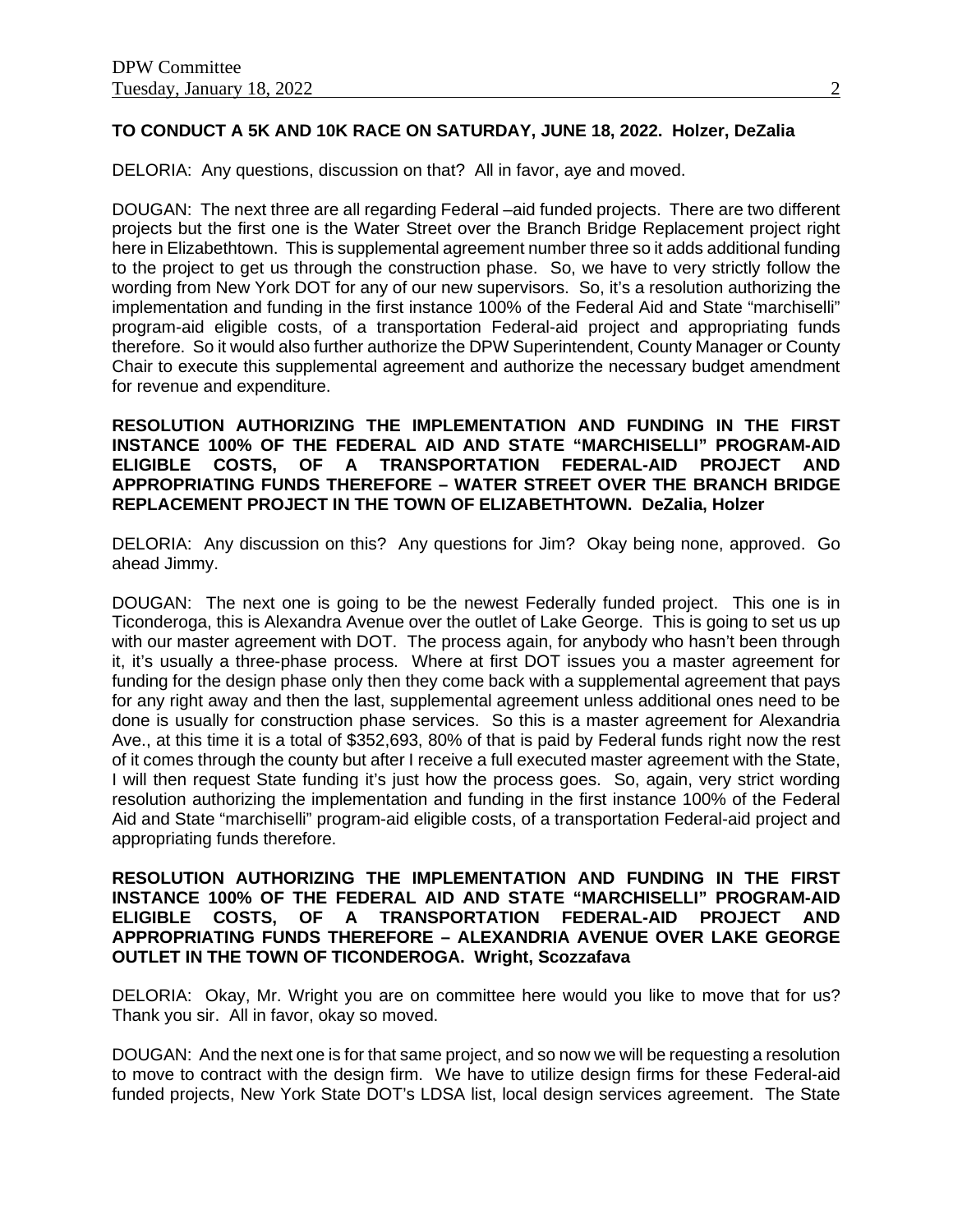puts that out to bid every four years, per region, there's ten regions in New York State they shortlist fifteen firms in each region and then we, for each project have to choose one of those fifteen firms. Our process here is we go out for specific qualifications, proposals to six of the fifteen firms every time we have a new project. On this one we've chosen Clark Patterson Lee or CPL Engineers so this would be authorizing a contract with CPL Architect Engineering and Planning in the amount of \$352,693, for professional engineering including preliminary final design, permitting, environmental right away and bidding services for Alexandria Ave over the outlet of Lake George and further authorizing the County Chair or County Manager to execute that contract.

DELORIA: Okay as Chair I will move that one. Do I have a second? Clayton Barber.

**RESOLUTION AUTHORIZING THE COUNTY CHAIRMAN OR COUNTY MANAGER TO EXECUTE A CONTRACT WITH CPL ARCHITECTURE, ENGINEERING AND PLANNING IN THE AMOUNT OF \$352,693.00, FOR PROFESSIONAL ENGINEERING SERVICES INCLUDING PRELIMINARY AND FINAL DESIGN, PERMITTING ENVIRONMENTAL, RIGHT OF WAY AND BIDDING SERVICES FOR THE ALEXANDRIA AVENUE OVER THE OUTLET OF LAKE GEORGE BRIDGE REPLACEMENT PROJECT LOCATED IN THE TOWN OF TICONDEROGA WITH FUNDS TO COME FROM FEDERAL AID FUNDS. DeLoria, Barber**

DELORIA: Any discussion, questions on that? All in favor, opposed – okay we're good on that Jimmy. What else you got for us?

DOUGAN: That's all I had for resolutions, attached to my monthly report there are a few pictures and a few things going on if anybody wants to note any of that.

After, how many years was it Mr. Monty eight, nine years that we worked on getting the Thrall Dam project done through some funding through the health department so that was finally finished up this fall so you got a picture of that.

Then I just wanted to give the board some legislative update that are going to affect us. The first one is regarding prevailing wage rate for hauling of aggregate and aggregate, asphalt is considered aggregate as well to any of our projects. In the past, if you have aggregate delivered just to the job site and they don't work on the job site other than delivering it, letting them dump that material off and then leaving that hasn't been required to pay prevailing wage rate. This bill that was just signed into law is going to require that fully loaded and empty, those trucks now have to pay prevailing wage rate. So, I tried to give you a few numbers on what that's liable to cost us just from the county standpoint and it's going to affect each one of your towns as well.

DELORIA: Jimmy, is that going to affect next year's state contract for salt deliveries?

DOUGAN: Right now it doesn't look like it's going to do that because salt isn't going to a public works project. Salt is going to your highway garage, not necessarily a public works project. However, there is a bill out there right now that would require American made salt only. It doesn't affect a lot of us right because most of ours is coming from down near Ithaca and Cargill but it will affect us in the future probably.

DELORIA: Interesting. American made? You mean American produced right?

DOUGAN: American produced, yeah I guess.

MONTY: I just wanted to thank Jim Dougan and his engineers and Kenny Whitemore for getting that bridge put in. It was quite an undertaking. We had several volunteers that worked down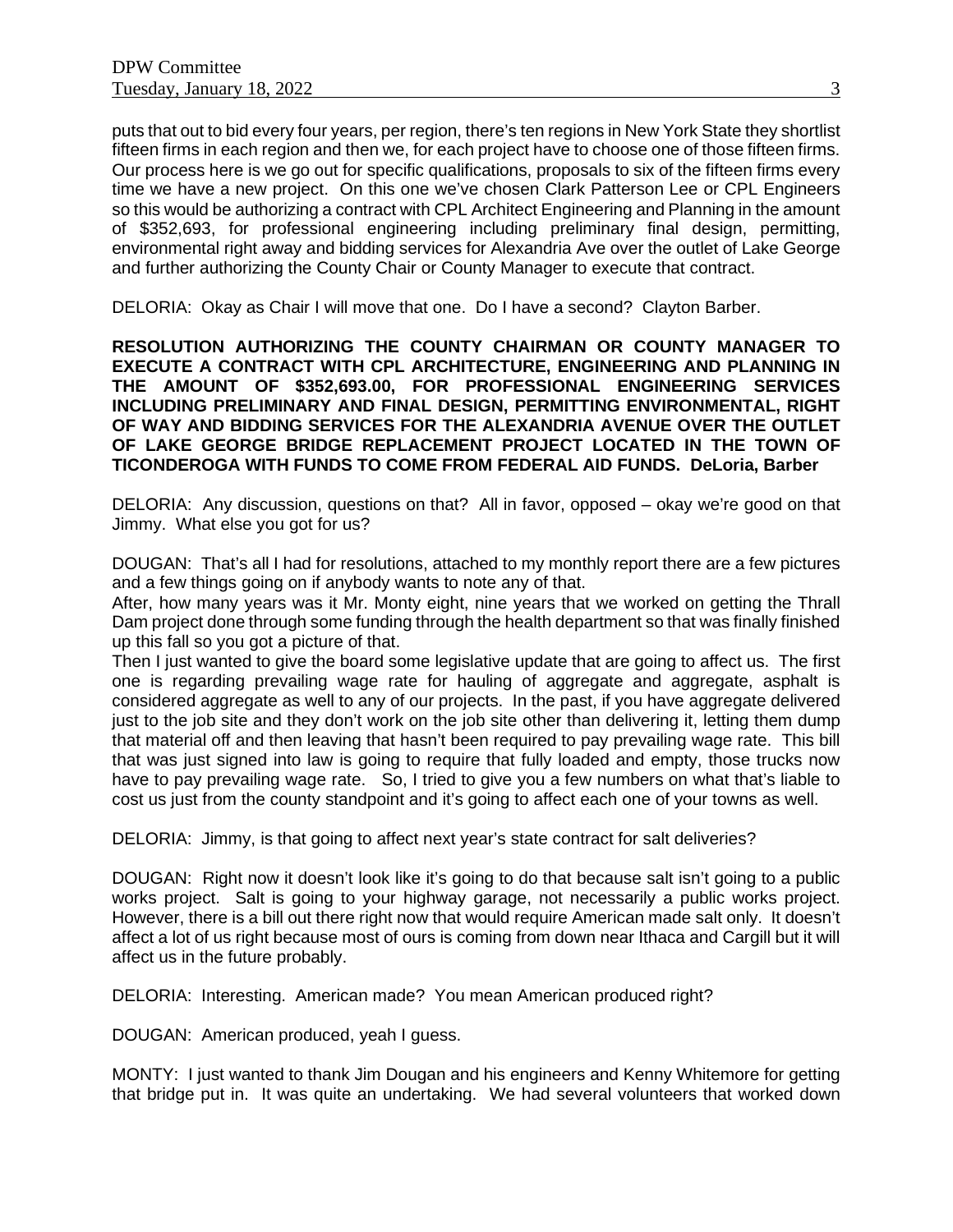there but it's really completed and added another mile and a half of trail. We have a lot of horse people that have been coming in weekend after weekend. I think this weekend was a little cold and snowy for them but they absolutely love it. The volunteers are making plans to replace a snowmobile bridge that was put in which is going to add another mile to our trails and we couldn't have done it without Jim and his crew. I can't thank them enough.

DELORIA: Very good. Thank you. Anything more for Jim on this particular topic? Okay Jimmy, go down to the next there for us.

DOUGAN: The next is regarding truck drivers. On February  $7<sup>th</sup>$  new regulations come into play that requires all the states to follow the Federal, entry level driver training regulations. That means that somebody can't just go get their permit test for a Class B or Class A license, just go get that permit and then after a short period of time, just go get their license. They actually have to go through a registered training center with a registered curriculum so we're struggling for drivers and we have along with lots of other employees, staff all of us have this past year and they're going to make it even harder. One document that I've read has nearly three weeks' worth of consistent training in order to get someone through this process with over 70 hours of classroom training and more than 40 hours behind the wheel training. It's going to affect the county; it's going to affect all of you in getting new people. Anybody that already has their license and just goes to renew it whether it's a Class A or Class B it won't affect them. Anybody already in the process already having their permit right now, as long as they don't let that time out it won't affect them but come February  $2^{nd}$  it will. Good news, perhaps and I'm still trying to understand it better because we operate the busses here and because of our funding through New York State we already follow some of the motor carrier regulations using the 19A program and I think we're going to be able to be listed as a registered site because of that but we will still have to develop an approvable curriculum and find the staff to do that much training if we need it in the future so again, I don't have a good answer for it. I'm just making you all aware of it.

DELORIA: And Jimmy, if you do go down that road and establish such a program for training the new CDL's will the towns be able to take advantage of that?

DOUGAN: That would be my assumption that we would do that. I will charge accordingly, you know me.

DELORIA: The price of a tank of gas to get up there per trip you know.

DOUGAN: Something like that.

DELORIA: Okay interesting and did you have anything else Jim that wasn't on the agenda for you specifically?

DOUGAN: I didn't have anything else specifically unless anybody had questions for me? It looks like Tom does.

SCOZZAFAVA: Yes, Jim, it's my understanding didn't the State of New York just or are in the process of simplifying the requirements for the CDL to expedite it because of the issue with truck drivers and bus drivers and so on and so forth?

DOUGAN: I haven't heard that Tom. In the past, we've been categorically exempt from some of the Federal motor carrier regulations. In the past, we have been because we are highway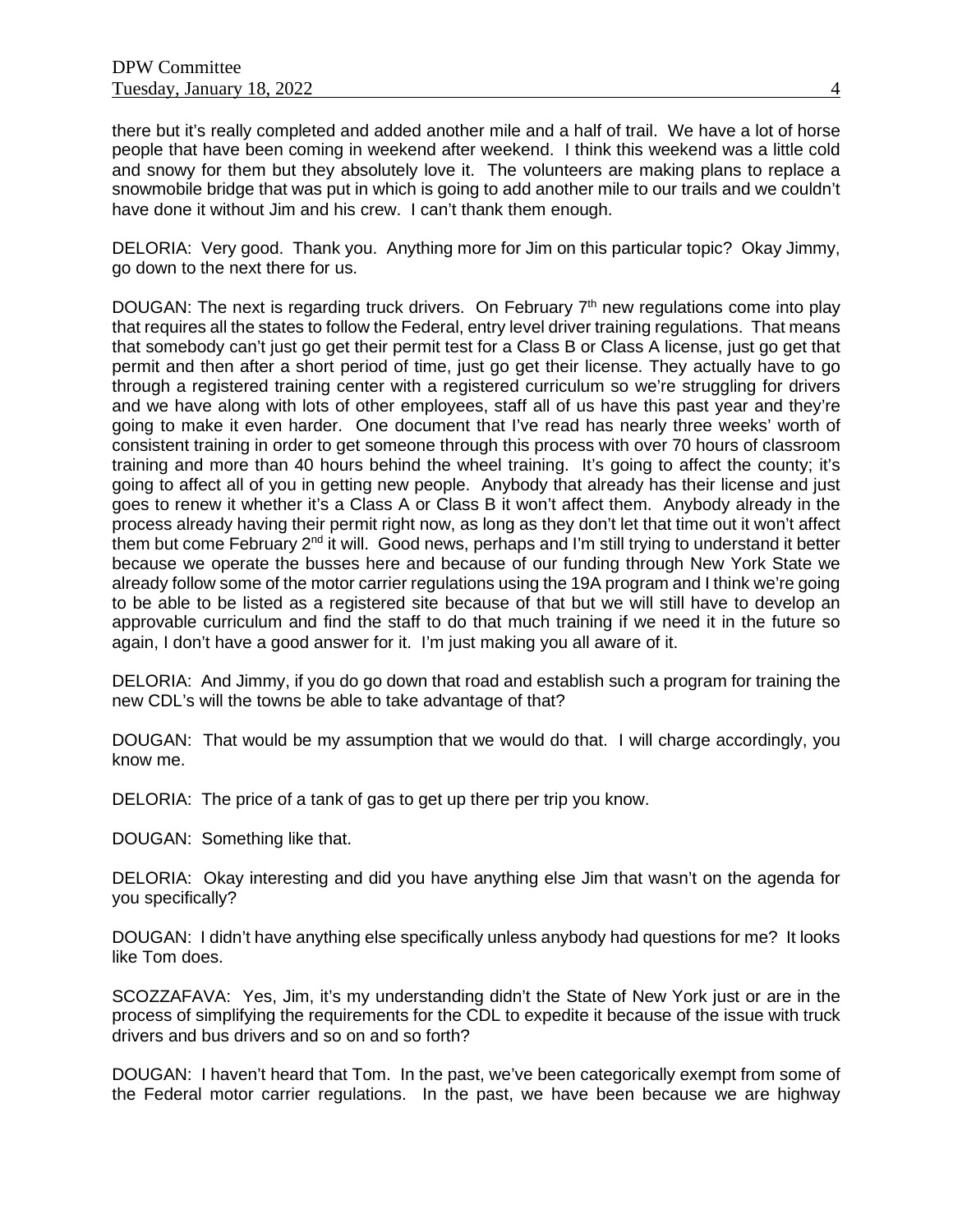departments involved in maintain roads and so we've been exempt from some of it but it's my understanding we're not going to be exempt from this change.

SCOZZAFAVA: Well the Legislative Committee needs to be talked to, Congresswoman Stefanik on this. I'm sure Shaun will follow up on this. Thank you.

DELORIA: Stephanie? We can't hear you. Still can't hear you. Would you like to maybe use the private chat and type a question to Kenny and he can speak it for us?

HUGHES: She can chat to the whole group, doesn't have to be private to me, she can chat to the whole group if she wanted.

DELORIA: Okay to everyone yeah, Steph just go down to your chat window and then click to everyone.

HUGHES: Move on she said.

DELORIA: Okay, Steph maybe you can direct your question to an email to Jimmy okay, very good. Does anyone else have questions for Jim before we move on the list here? Raise your hand, I see no hands raised. Okay. Jim Buildings and grounds, janitorial, public safety, engineering, fish hatchery update anything on that?

DOUGAN: No nothing more that is in my report. Nothing specific.

DELORIA: And is Alice with us today? Alice, would you have anything for us?

HALLORAN: Yes, I'm here. The exciting thing for us this month is that we were awarded a grant for our repairing and buffer programs. That is for any areas in the Lake Champlain Basin, it's just going to expand and enhance our buffer program that we have. So if anyone has any stream areas that they'd like to see, it could be on public lands or private lands, let us know and I also wanted to let the upper Hudson towns know that we can find funding to do similar projects in their areas too and I think that's it unless you have questions?

DELORIA: Alice I would like to know more about the Upper Hudson region, that would affect Minerva, Newcomb and North Hudson so can get together at some point and you can fill us in.

HALLORAN: Alright, sounds good.

DELORIA: Great, great okay does anyone have any questions for Alice? Okay, Alice we thank you very much and we'll turn it over to Roy Holzer.

HOLZER: Okay now Robin?

DELORIA: You going to sell your growlers?

HOLZER: Ha, ha I really appreciate you picking them up for me. So, I have a couple of resolutions to move through committee, so they are ready for ways and means one is a resolution celebrating Wilmington's 200<sup>th</sup> anniversary as a community. This is our bicentennial year and I will get Judy Garrison all of the whereas and wherefores and all of that. I'd like to move that.